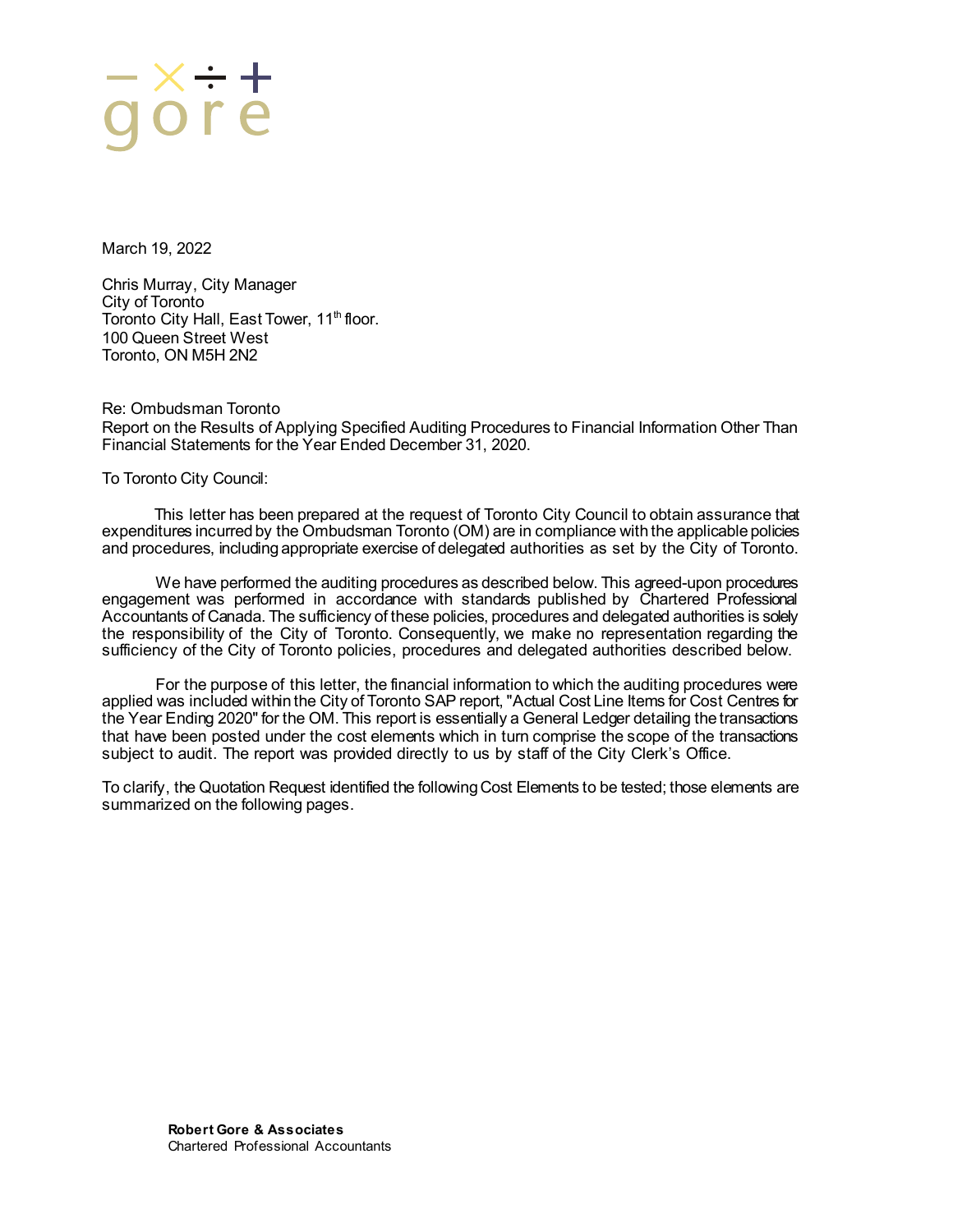# $\frac{-x \div +}{g}$

| SALARIES AND BENEFITS                                          | SERVICES AND RENTS (Con't)                                 |
|----------------------------------------------------------------|------------------------------------------------------------|
| $\bullet$ 1025 - Permanent - Overtime                          |                                                            |
| • 1050 - Permanent - Vacation Pay                              | • 4310 - Training & Development-External                   |
|                                                                | • 4340 - Tuition Fees                                      |
| MATERIALS AND SUPPLIS                                          | • 4406 - Contracted Services - Office                      |
| • 2010 - Stationery and Office Supplies                        | Equipment                                                  |
| • 2020 - Books and Magazine Subscriptions                      | • 4407 - Contracted Services - Buildings                   |
| • 2040 - Paper & Print Supplies                                | • $4410$ – Contracted Services – Electrical                |
| • 2080 - Photographic & Video Supplies                         | • 4414 - Advertising & Promotion                           |
| • 2082 - Health and Safety Supplies                            | • 4415 – Contracted Services – Janitorial                  |
| · 2090 - Graphic Design Supplies                               | • 4416 - Transfer, Haulage & Storage                       |
| • 2099 - Other Office Materials/Minor Furnishings              | • 4424 - Contracted Services-General                       |
| $\bullet$ 2260 - Gasoline                                      | • $4435$ – Contracted Services – Security                  |
| • 2570 - Janitorial Supplies                                   | Systems*                                                   |
| • 2610 - Kitchen Supplies                                      | • 4452 - Transportation-Taxis                              |
| • 2650 - Computer and Printer Supplies                         | • 4465 - Contracted Services-Monitoring                    |
| $\bullet$ 2670 - Uniforms*                                     | Systems                                                    |
| • 2710 - General Hardw are                                     | • 4472 - Computer Hardw are Maintenance                    |
| $\bullet$ 2741 - Food Cost                                     | and Support Services                                       |
| • 2790 - Presentation/Promotional Items                        | • 4473 - Managed Print Charges                             |
| • 2791 - Ribbons, Medals & Trophies                            | • 4474 - Computer Softw are Maintenance and                |
| • 2792 - Banners, Flags, Signs                                 | <b>Support Services</b>                                    |
| • 2999 - Miscellaneous Materials & Supplies                    | 4510 - Rental of Vehicles & Equipment<br>٠                 |
|                                                                | 4515 - Rental of Office Equipment                          |
| <b>EQUIPMENT</b>                                               | 4530 - Rental of Property (Other than Office)<br>$\bullet$ |
| • 3020 - M & E-Communications                                  | 4555 - Pager/Radio Rentals<br>$\bullet$                    |
| $\bullet$ 3030 - M & E-Office                                  | 4590 - Rental-Other<br>$\bullet$                           |
| • 3032 - M & E-Photographic                                    | 4699 - Repair & Maintenance - Other                        |
| $\bullet$ 3033 - M & E-Printing & Binding                      | 4755 - Meal Allow ances (Non-Travel)<br>$\bullet$          |
| $\bullet$ 3050 - M & E–Kitchen                                 | 4760 - Membership Fees<br>$\bullet$                        |
| • 3099 - General Equipment                                     | 4770 - Parking Expenses (In town)<br>$\bullet$             |
| $\bullet$ 3310 - Furnishings                                   | 4775 - Metrage-Operational (In town)<br>$\bullet$          |
| $\bullet$ 3320 - Fixtures*                                     | 4804 - Wireless Devices<br>$\bullet$                       |
| • 3410 - Computers-Hardw are                                   | 4805 - Postage                                             |
| • 3420 - Computers-Softw are                                   | 4808 - Netw ork Equipment, incl. Cabling<br>٠              |
|                                                                | 4810 - Telephone<br>$\bullet$                              |
| SERVICES AND RENTS                                             | 4811 - Cellular Telephones<br>$\bullet$                    |
| • 4010 - Professional Services - Legal                         | 4812 - Long Distance Phone Calls<br>$\bullet$              |
| 4015 – Professional Services - Audit                           | 4813 - Internet                                            |
| 4038 - Professional & Technical Services (IT)                  | $\bullet$ 4815 - Courier                                   |
| • 4050 - Technical Services - Survey and Mapping               | • 4820 - Business Meeting Expenses                         |
| 4078 - Consulting Services-Technical                           | 4822 - Receptions and Public Relations                     |
| 4079 - Consulting Services-IT<br>$\bullet$                     | 4825 - Printing and Reproduction - Third                   |
| 4082 - Photo/Video Services                                    | Parties                                                    |
| 4086 - Tech. Services-Translations & Interpreters<br>$\bullet$ | 4827 – Online Services Fee                                 |
| 4089 - Consulting Services -<br>$\bullet$                      | 4961 – Refund of Fees<br>$\bullet$                         |
| Management/Research and Development                            | 4985 - Cash Over / Under                                   |
| • 4091 - Consulting Services - External Law yers and           | 4995 - Other Expenses                                      |
| <b>Planners</b>                                                |                                                            |
| 4093 - Consulting Services - Creative<br>$\bullet$             | CAPITAL TRANSFERS & OTHER                                  |
| Communications                                                 | <b>EXPENDITURES</b>                                        |
| 4110 - Honoraria<br>$\bullet$                                  | • 6030 – Contribution to Reserve Funds                     |

Chartered Professional Accountants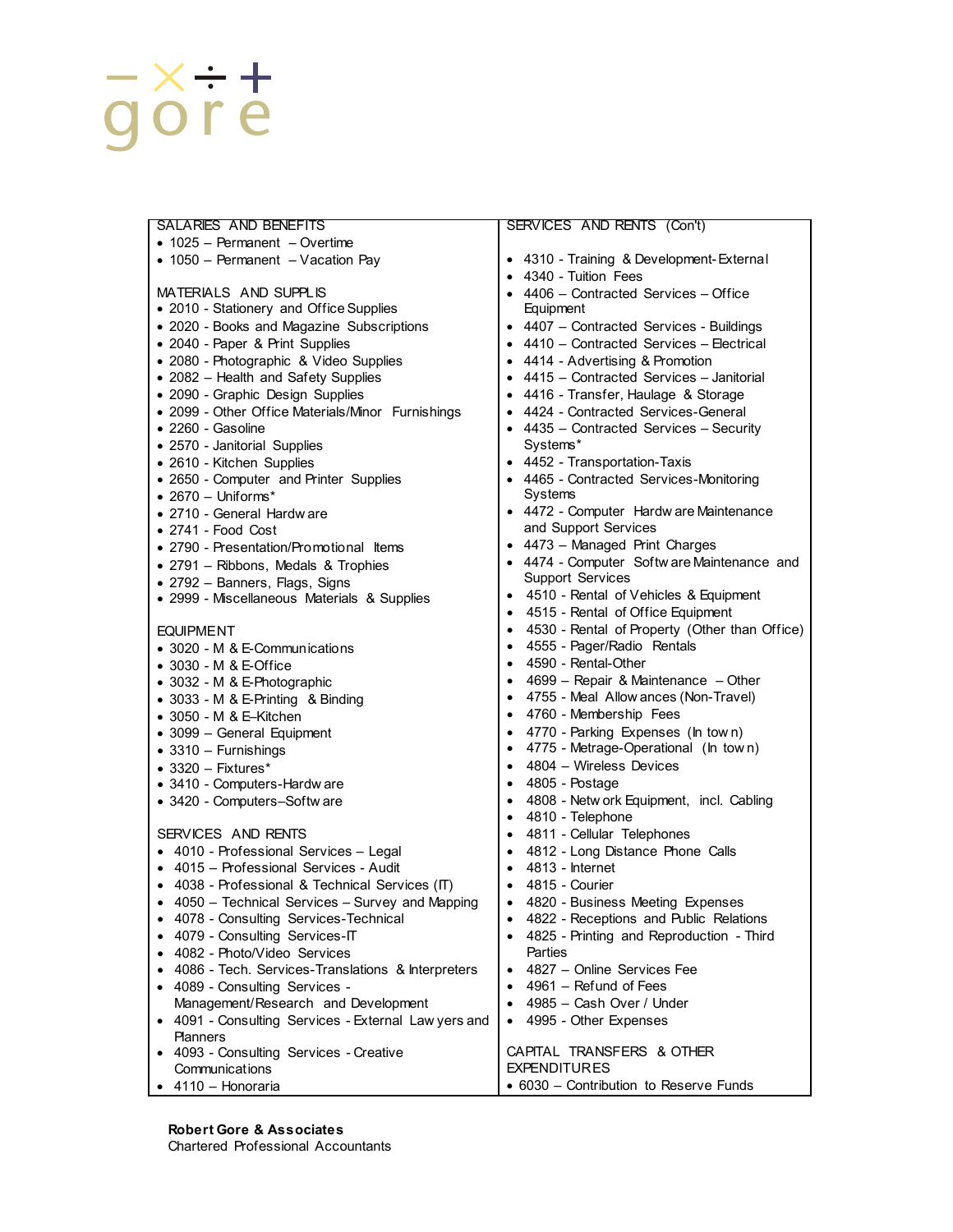## -x-+<br>gore

| $\bullet$ 4118 - Tickets                          | • 6031 - Contribution Insurance Reserve Fund  |
|---------------------------------------------------|-----------------------------------------------|
| $\bullet$ 4122 – Transcripts                      | • 6570 – Bank Service Charges                 |
| 4130 - Process Server Fees                        |                                               |
| • 4132 - Conduct Money                            | INTER-DIVISIONAL CHARGES                      |
| • 4144 - Investigative Expenses                   | • 7020 - IDC – Training & Development         |
| 4199 - Other Professional and Technical Services  | • 7025 - IDC - Postage & Courier              |
| 4205 - Business Travel-Kilometrage<br>٠           | $\bullet$ 7030 - IDC - Printing               |
| 4210 - Business Travel-Accommodation              | • 7035 - IDC $-$ Copying                      |
| 4215 - Business Travel-Air Transportation         | • 7070 – IDC – Facilities Maintenance         |
| • 4220 - Business Travel-Ground Transp.           | Services*                                     |
| • 4225 - Business Travel-Public Transit           | • $7080 - \text{IDC} - \text{Other Services}$ |
| • 4230 - Business Travel-Other Expenses           | $\bullet$ 7097 - IDC - EMS                    |
| $\bullet$ 4251 - Conferences/Seminars-Kilometrage | • 7130 - IDC - User Hardw are & Operational   |
| • 4252 - Conferences/Seminars-Accommodation       | <b>System Support</b>                         |
| 4253 - Conferences/Seminars-Air/Rail/Bus Travel   | • 7170 - IDC - Parks Services                 |
| • 4254 - Conferences/Seminars-Ground              | OTHER REVENUE                                 |
| Transportation                                    | • 9185 – Foreign Exchange – Gains or Losses   |
| • 4255 - Conferences/Seminars-Other Expenses      | $\bullet$ 9450 - Sundry Revenue*              |
| 4256 - Conferences/Seminars-Registration Fees     | • 9457 – Trade A/P Discount Received          |
|                                                   | • 9475 – Insurance Loss Recoveries*           |

We were provided directly from the City Clerk's Office, the Policy Applicability Matrix (Matrix) that linked each Cost Element above with the applicable City of Toronto policies and procedures below:

- Business Expense Policy
- Vacation
- Kilometrage Reimbursement for use of Personal Vehicle for City business
- Lieu time
- Training and Development
- Attendance Management
- Leave without pay
- Tuition Reimbursement
- Blanket Contract Procedures
- Divisional Purchase Orders (DPOs)
- Long Distance Telephone
- Payment Requisition Procedures
- Petty Cash Policy and Procedures (including Penny Elimination Policy)
- Purchasing Card (PCard) Program
- Selection and Hiring of Consulting Services
- Sole Source or Non-Competitive Procurement Procedures
- Using an Established Roster to Obtain Professional, Consultant or Other Services

To further clarify, the Quotation Request identified the delegated authorities as follows:

- Chapter 71, Financial Control
- Chapter 195, Purchasing
- Chapter 217, Records, Corporate (City)
- Chapter 257, Signing Authority (spending authority set at the level of a Division Head)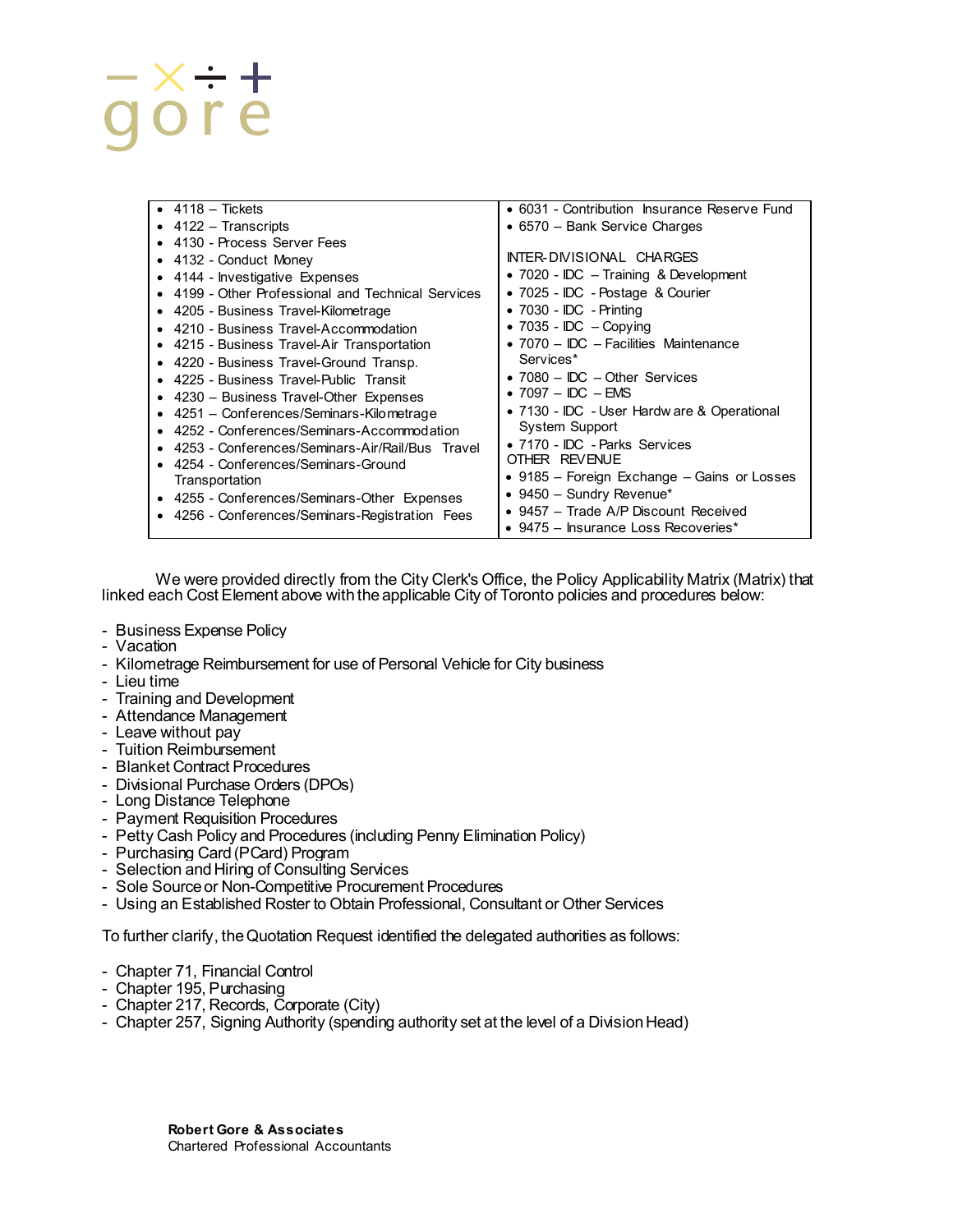In addition, the Quotation Request identified the policy framework for the City's Accountability Officers, codified in the Toronto Municipal Code, Chapter 3, "Accountability Officers", which reinforces both their arms-length relationship to the City and their independent status within the City's governance system. As part of the implementation of Chapter 3, Accountability Officers are required to comply with all applicable City by-laws, policies and procedures while maintaining their balance between accountability and independence.

Copies of the above City of Toronto policies and procedures and web-links to the City of Toronto related delegated authorities were provided by the City Clerk's Office.

We selected a statistical sample of transactions to be tested based on the number of entries in each Cost Element and examined those transactions for compliance with the applicable policies and procedures of the Matrix, including appropriate exercise of delegated authorities with underlying supporting documents for adherence to the policies, procedures and delegated authorities noted above.

As a result of applying the above procedures, we found no exceptions to the adherence to the policies, procedures and delegated authorities as they applied to our test sample.

It should be understood that we make no representations as to the sufficiency for your purposes of the procedures as described in the preceding paragraphs. Further we have addressed ourselves solely to the report, which we received directly from the City Clerk's Office of the City of Toronto and make no representations as to whether any material items were omitted. Our procedures do not constitute an audit of the report and therefore we express no opinion on the report.

This letter is provided solely for the purpose of determining compliance with the Section 3-8B of the City of Toronto's Municipal Code and should not be used for any other purpose.

Any use that a third party makes of this letter, or any reliance or decisions made based on it, are the responsibility of such third party. We accept no responsibility for loss or damages, if any, suffered by any third party as a result of decisions made or actions taken based on this letter.

Yours very truly,

Chartered Professional Accountants M1N 1P3<br>Licensed Public Accountants (416) 699-8070 Licensed Public Accountants

**Robert Gore & Associates** 1238 Kingston Road, Toronto, Ontario Chartered Professional Accountants M1N 1P3

**Robert Gore & Associates** Chartered Professional Accountants